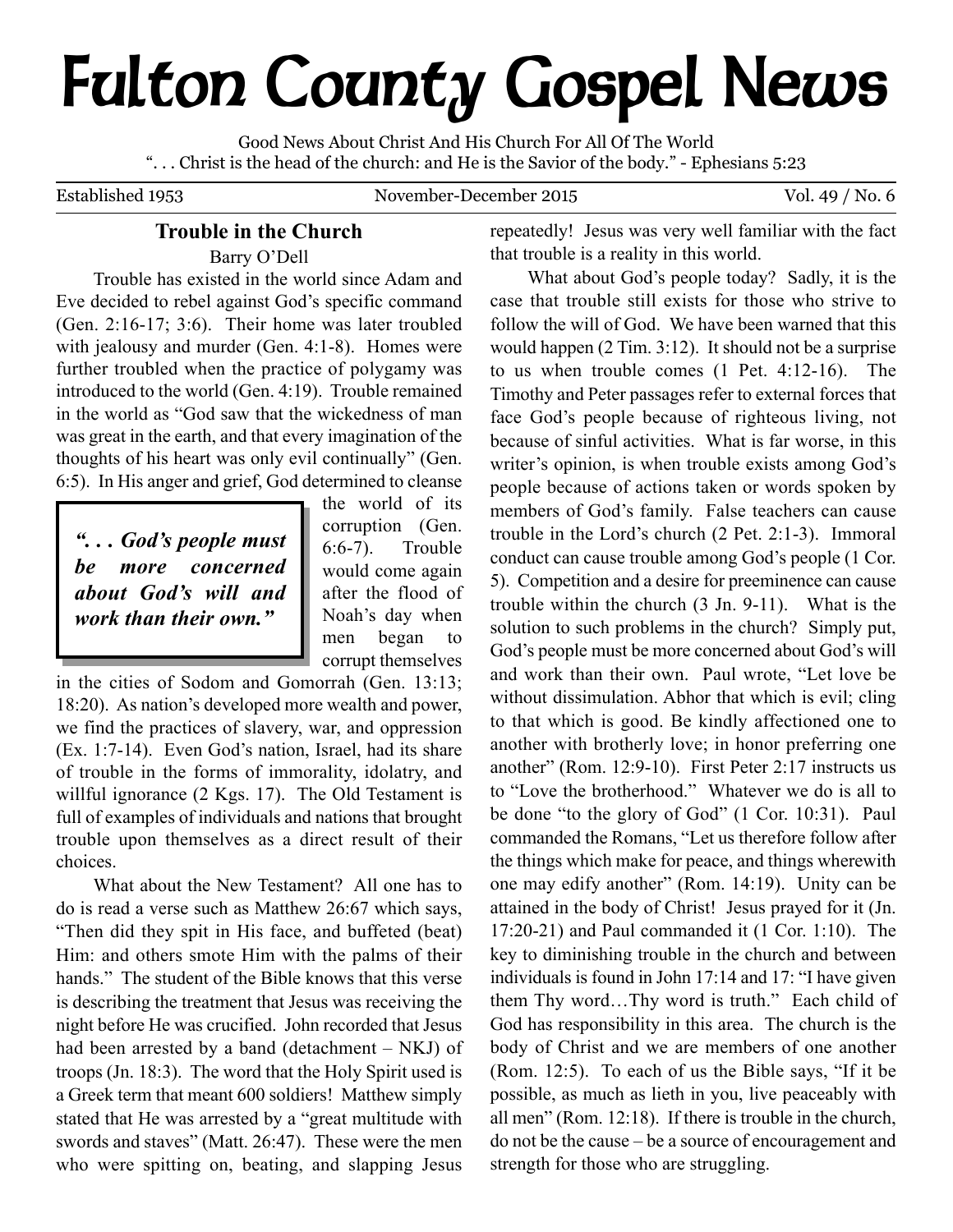# **Responsibility of the Offender**

## Brandon Baggett

Problems arise in the church, and often times, these problems arise as a result of improper dealings with our brethren. Interestingly, our Savior admitted and expounded upon the ever present reality of these difficulties. In Luke 17:1, Jesus said, "It is impossible but that offenses will come: but woe unto him, through whom they come!" Jesus is telling His followers how problems will arise, people will be offended, and wrongs will be committed. He warns us to make sure it is not we who are personally causing these things to happen. We should strive to never be the offending party.

In this text, the term "offenses" is an interesting word commonly used in the New Testament. The actual Greek word denoted the portion of a trap or snare to which the bait was attached. This concept is used frequently throughout the Scriptures in noun form ("offenses") and verb form ("offend"). In every occurrence of this word, the term is used figuratively or metaphorically to refer to anything which may hinder or impede the path of others and cause them to fall by the wayside. Jesus explained how we lay a stumbling block in the path of our brethren when we "trespass" (or, sin) against them (Lk. 17:3-4). When we sin against our brethren, do them wrong, and act improperly in our dealings with them, we hurt them and ourselves, and we create many problems in the body of Christ.

When we sin against our brethren, the Scriptures say we have a responsibility to repair the situation. Those who are on the receiving end of our incorrect actions have a Scriptural obligation too (Matt. 18:15- 22), but Jesus also plainly expressed the responsibility of the offending party. These instructions are found in Matthew 5:21-26, but we find specific application to the offender in verses 23-24. When I sin against a brother or sister, two essential actions must take place.

First, Jesus said I must recognize my sinful actions. In Matthew 5:23, Jesus describes a situation where an individual is in the midst of worship and has remembered that they have a broken relationship with a brother due to his own improper actions. In verse 24, Jesus instructs such a person to leave their worship and return to their offering only after repairing the damaged

relationship. Implied in this scenario is a keen awareness and honest recognition of personal failure. The individual in the text understands they are at fault, and their mind now reminds them of this situation which is hanging over their head. In like manner, when we have done wrong, our responsibility begins with placing the blame on self. We will not make excuses.

*". . . when we have done wrong, our responsibility begins with placing the blame on self."*

We will not blame others. We will assign the guilt to self. We, like the prodigal, must admit we have sinned (Lk. 15:17-21).

Second, if I sin against my brethren, Jesus said my recognition must lead me to full repentance. Unfortunately, many individuals in the body of Christ have ruined relationships, yet they allow pride to hinder them from making their wrongs right. However, there is far too much to lose if we refuse to repent and repair our injured relationships. In fact, Jesus said immediate action must be taken to restore the relationship. In Matthew 5:23, the ASV says, "If therefore thou art offering thy gift at the altar…" The image in this scenario is a person in the very process of worshipping, yet they are told by Jesus to immediately leave to rectify the situation (Matt. 5:24). Such urgency is employed because of the grave consequences connected to sinning against brethren (Matt. 5:22), and the ultimate consequence is hell-fire. Beyond this, troubled relationships hinder our worship as depicted in this situation and other passages like 1 Peter 3:7. Jesus is simply driving home the serious and pressing obligation to do our part to repair the situation when we sin against our brethren. We cannot sit around waiting on our brethren to come to us. We must go to those we have wronged with humble confession, honest change of actions, and complete restitution when possible. The end result is being "reconciled to thy brother" (Matt. 5:24). Even though we have sinned, we can enjoy a repaired relationship and a restored spiritual standing with God when we do our part to seek forgiveness and restoration.

*Brandon preaches for the Glencoe church of Christ in Glencoe, AL.*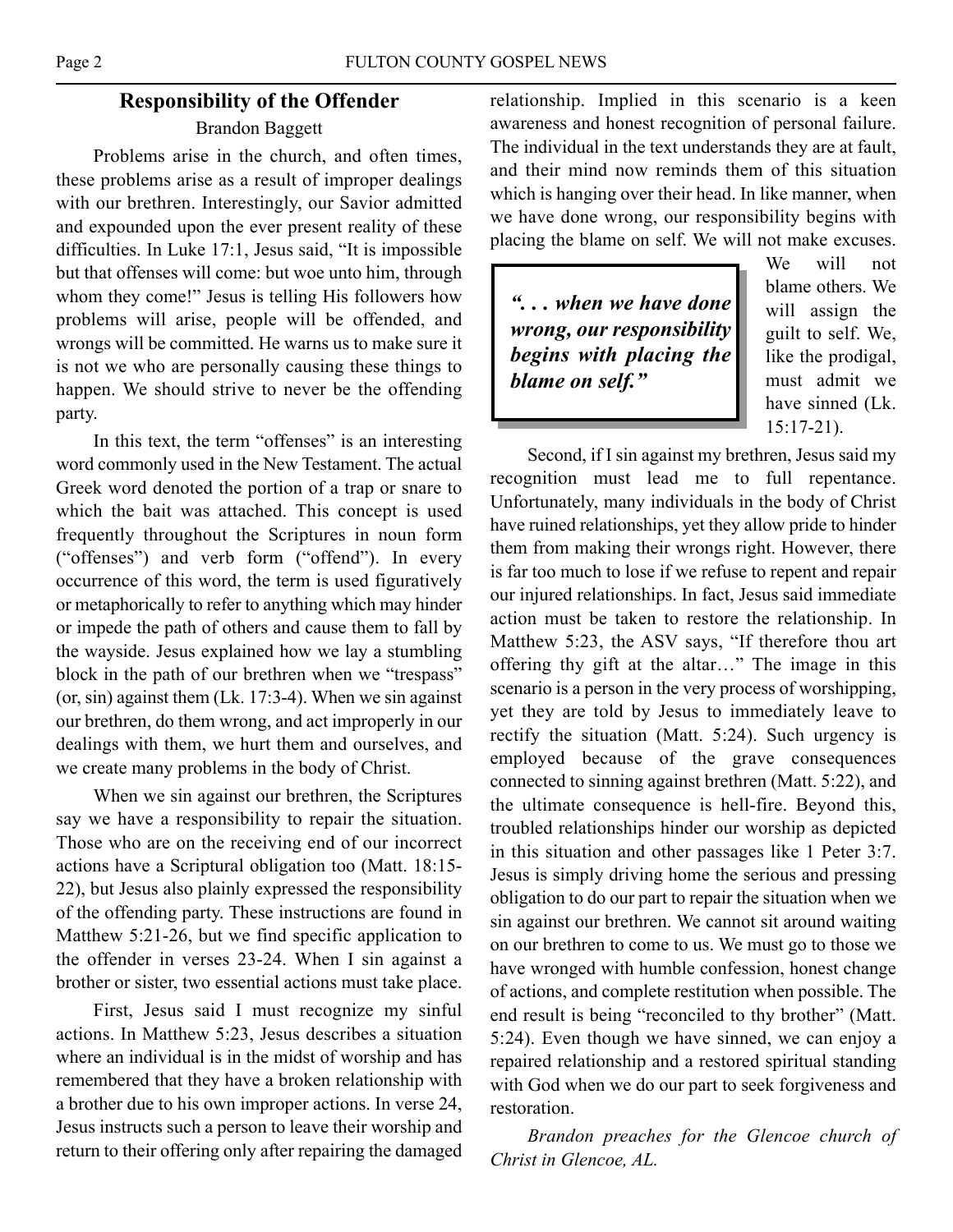# **Responsibility of the Offended** Wade Phillips

Humility will result in us removing those things from our lives that lead us toward sin (Matt. 18:8-9). This is not only for our own good, but it is also so that we might not offend others. Matthew 18:7 records that Jesus said that offenses would undoubtedly come and that the world would suffer because of them. In that same verse He also proclaimed a woe against those who caused the offense. It takes very little reasoning for us to understand that we must not offend others and that we should purge those things that might lead us to do so. Christians have a tremendous responsibility to pursue every possible scriptural way to prevent any from perishing. Every person is precious in God's sight and He is "not willing that any should perish" (Matt. 18:14; 2 Pet. 3:9). It is in this context that we must consider Matthew 18:15-18.

While it is easy for us to understand that we are charged with not being the offender toward a fellow Christian (Matt. 18:7-14), it is somewhat perplexing for us to think that we also have a responsibility toward the one who offends us. Matthew recorded these words of Jesus in 18:15, "Go and tell him his fault between thee and him alone." What? Is Jesus saying that since my brother in Christ mistreated me in some way that now I have to go to him and rebuke him? But he offended me! Yes, but he might not realize it. He may be under an unusually high amount of stress at his job. His wife or child may be very ill. Perhaps he simply does not care. Regardless of the reason, Jesus said to go alone and rebuke him. If the brother is as humble as he should be, he will repent and we will have gained back our brother. If the disagreement comes down to our word against the offender's, as there are no other witnesses, we must drop the issue. Each Christian should strive to live in peace even if confronted with a difficult and unrepentant brother (Rom. 14:19). We have done our duty by going to him alone. There are without doubt some brethren who are above rebuke both in their own mind, such as Diotrephes (3 Jn. 9-11), and in the minds of others, hence the need for other witnesses.

If the brother will not hear our rebuke Jesus instructs us to go back to the offender, this time taking one or two others with us to witness what is taking place (Matt. 18:16). Under Mosaic Law, two or three witnesses were required to convict an offender (Deut. 19:15). The precedent was not removed when that covenant ended, as Paul wrote that before an elder can be accused of wrongdoing, there must be "two or three witnesses" (1 Tim. 5:19). If the offending brother listens to us and the other witness or witnesses, and subsequently repents, we have gained our brother. We have saved a soul from death, hiding a multitude of sins, according to James 5:20.

When we have gone to him and he ignores us or denies the charge, and we have then taken one or two other witnesses with us and he still will not listen, we must take the case before the church (Matt. 18:17). It is the church's duty to then rebuke him as one body. If

*"He is not to be then mistreated, but to be the subject of prayers and good will . . ."*

he still refuses to repent, Jesus said, "Let him be as an heathen man and a publican." He has decided that he will not subject himself to

the authority of the commands of Matthew 18 and, therefore, he is to be treated as one who is not a member of the church. The church must do her duty to ensure that he knows that he is no longer a part of her. He is not to be then mistreated, but to be the subject of prayers and good will so that he may one day see the error of his ways and repent (1 Cor. 5:4-5). The authority for such action is binding here on earth and in heaven if, of course, the case is handled correctly and Jesus' commandments are followed concerning it. It must also be recognized by all other faithful congregations. So it behooves the congregation in question to let it be known to other nearby congregations. Throughout the entire process, we must remember the end goal, and that is to gain our brother (2 Thes. 3:14-15).

*Wade preaches for the Twin City church of Christ in Batesburg-Leesville, SC.*